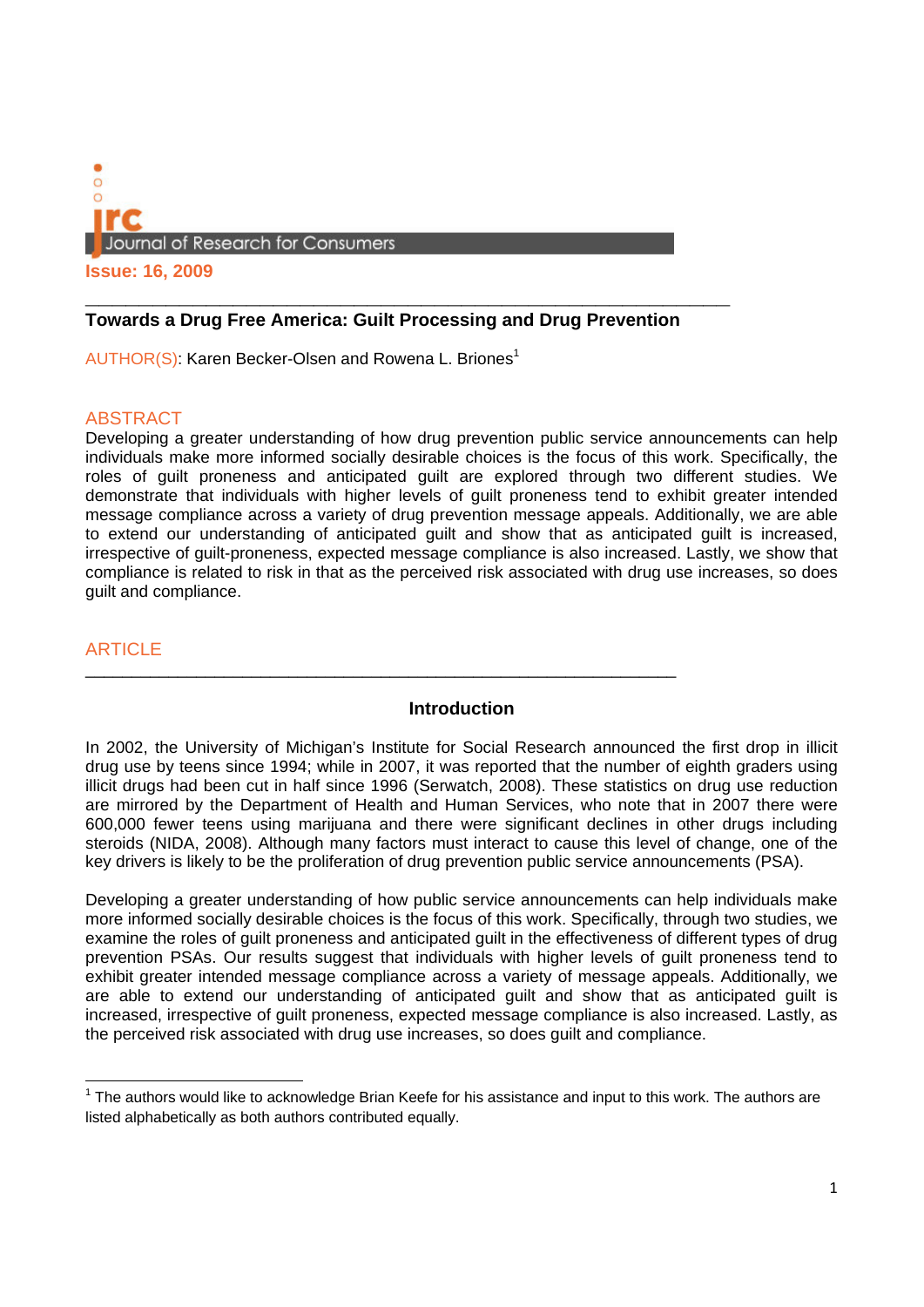## **Background**

According to the Federal Communications Commission (FCC), a public service announcement is defined as:

Any announcement (including network) for which no charge is made and which promotes programs, activities, or services of federal, state, or local governments or the programs, activities or services of non-profit organizations and other announcements regarded as serving community interests, excluding time signals, routine weather announcements and promotional announcements (Dessart, 2008).

These announcements serve to alter behavior by disseminating valuable information that is both attractive and relevant to targeted audiences, motivating them to take the action prescribed in the given public service announcement. Unlike traditional advertising which often persuades consumers to take actions that will provide immediate gratification or self enhancement (e.g., buy a new car and drive faster, be safer or be admired by your peers), a PSA may require a consumer to stop engaging in some self-gratifying experience (e.g. drinking alcohol to excess or engaging in unprotected sex) or encourage them to engage in a new effortful behavior that does not provide immediate gratification (e.g., recycling trash). The onus of responsibility is thus shifted to the consumer, as they are often required to demonstrate self-control and personal responsibility. In the case of drug abuse, PSAs have provided information to empower consumers to not use drugs as well as information to help others stop using drugs, and even provide information to friends and families on how they might help others with a drug abuse problem. In this work, we look at messages aimed at potential drug users, not messages designed to assist families of drug users or even habitual drug users.

Perhaps some of the most persuasive and effective drug prevention messages come from the Partnership for a Drug-Free America. The Partnership for a Drug-Free America was established to create a national drug-education campaign to boost awareness of the dangers of drug abuse and disseminate information on the consequences of drug abuse and addiction (The Partnership for a Drug-Free America, 2008a). Since its inception, The Partnership has evolved from a simple advertising campaign into a drug prevention and treatment resource. The Partnership's mission is to reduce illicit drug use in America by reaching out to those whose lives have been changed by drug abuse and encouraging families to live healthy, drug-free lives. Both extant anecdotal and empirical evidence suggests that The Partnership's efforts have been effective in meeting their mission (The Partnership for a Drug-Free America, 2008b). Our first study uses all messages by The Partnership, while the second study tests both Partnership PSAs and messages that were self-created.

## **Study 1 – Exploring Message Style, Guilt Proneness, and Intended Message Compliance**

There are a variety of PSA message styles that have gained widespread public use across a myriad of topics (e.g., comedic presentation, positive and negative emotional appeals, and problem solution). For this study we investigate three styles that are commonly used in drug prevention campaigns: positive emotional appeal, negative emotional appeal (e.g., fear), and rational appeal. A review of the previous literature shows no clear pattern as to which message style is most effective in generating intended message compliance.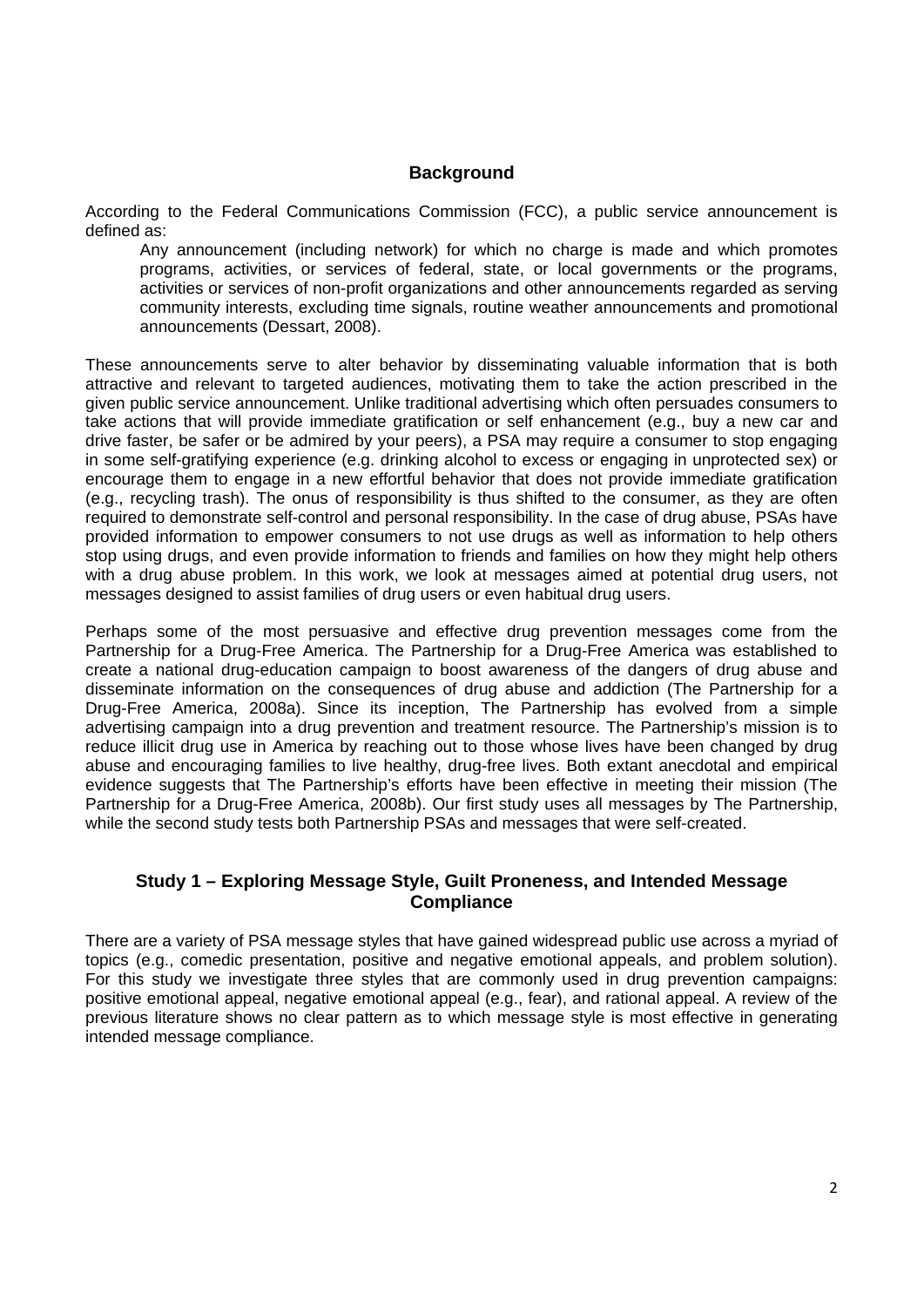### **Method**

As noted, this study is designed to examine the response differences between high and low guilt prone individuals to three different drug prevention messages developed by the Partnership for a Drug Free America. The messages were chosen from the online sampling of Partnership messages available at the Partnership website (www.Drugfree.org) and represent the three different executional styles discussed: positive emotional appeal, negative emotional appeal and a rational appeal.

## **Subjects**

A convenience sample of 104 high school and college aged males and females from central New Jersey participated in the study. Fifty-three were 15-18 years of age and were recruited via classes at a local high school. Thirty-eight were 19-21 years of age and 13 were 22-24 years of age, with all of these subjects recruited in the student center at a Northeastern college. This sample parallels the target audience of many drug abuse PSAs (Johnston, O'Malley, Bachman, and Schulenberg, 2007; Substance Abuse and Mental Health Services Administration, 1999). Among the subjects, 43 were male and 61 were female. All participants participated in the study without compensation and were debriefed after the study.

### *Message style*

Three different announcements from the Partnership for a Drug Free America were used in the final testing, with one message representing a positive emotional appeal, one a negative emotional appeal and the other a rational appeal. The positive emotional appeal, *A Long Walk Home*, portrays a young boy taking the long way home from school to avoid being pressured to do drugs. It offers a hopeful alternative to engaging in substance abuse. The negative emotional appeal, *Drowning*, shows a young girl's bedroom filling with water to represent what happens when you use inhalants. She ends up drowning in her own home and floats across the screen, lifeless. Finally, the rational appeal, *Frying Pan*, is the famous PSA featuring actress Rachel Leigh Cook. In this PSA, Rachel states the negative effects of illicit drug use through a visual demonstration.

Participants were told they were participating in a study on message design and were asked to attend to a series of seven PSA messages, three of which were the test stimuli. Participants were first asked to complete the guilt proneness scale; they were then shown a series of seven video PSAs. After the PSAs were shown, participants were asked to respond to a series of questions about the announcements of interest related to the dependent variables. Subjects were cued to the announcement of interest with a descriptive title name (e.g., Frying Pan). Lastly, subjects were debriefed.

The four non-test PSAs spanned a variety of topics, including domestic violence, eating disorders, drunk driving and HIV/AIDS. These PSAs also utilized a variety of message appeals, including fear, rational, positive emotional, and humor. The order of presentation to the participants was systematically varied to control for ordering or carry-over effects.

#### **Results**

Across all message styles tested, our high guilt prone respondents were more likely to express intended compliance with a PSA as well as believe that others are more willing to comply with PSA messages than the low guilt prone respondents. This is likely to stem from the cognitive activities of high guilt prone individuals who tend to overemphasize consequences and make messages more personal than low guilt prone individuals. As a result, it can be argued that high guilt prone individuals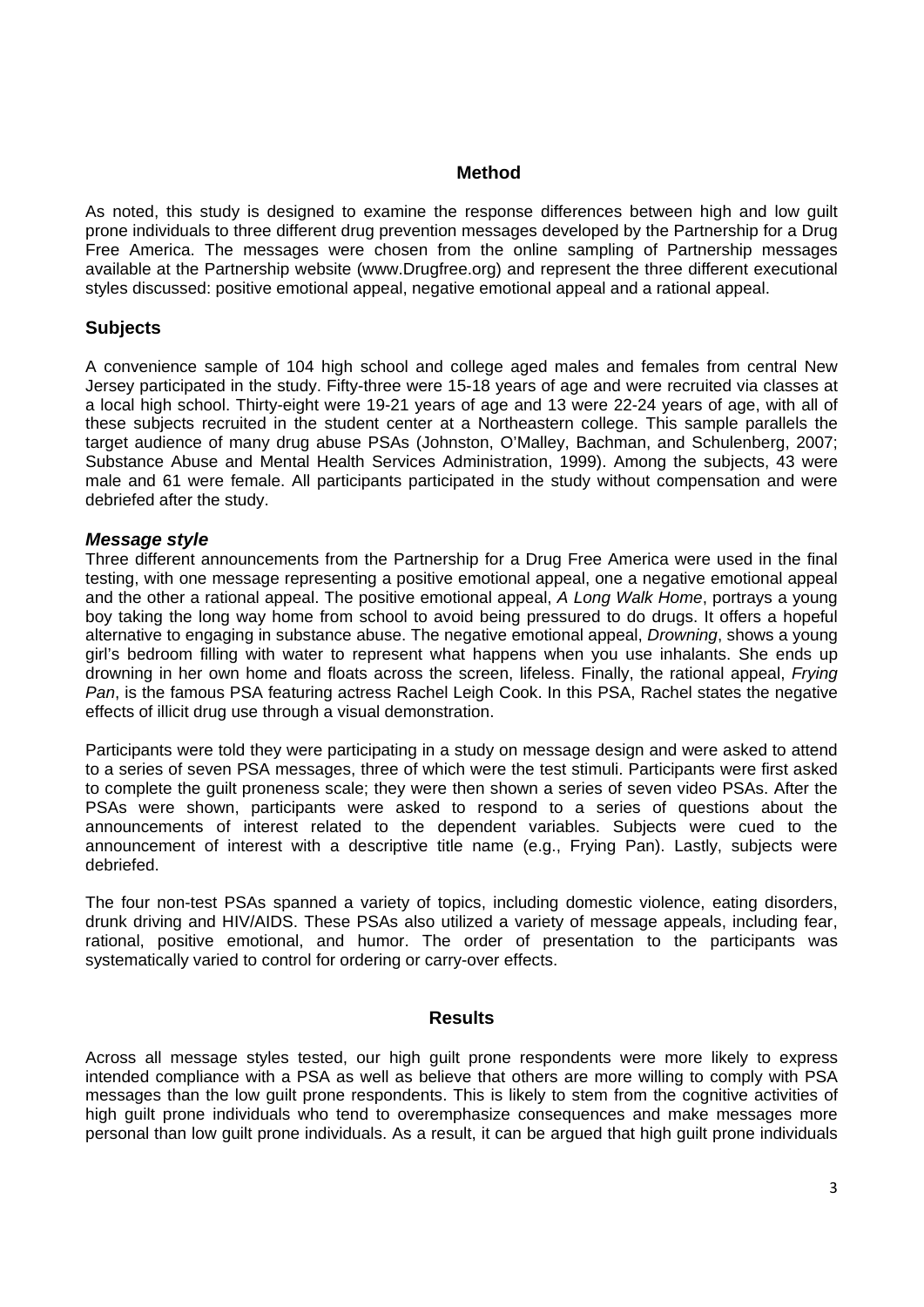are more likely to make socially desirable choices in order to not disrupt the status quo and to alleviate their feelings of guilt. In a broader perspective, high guilt prone individuals, may be more likely to follow social norms that have a moral component, thus these particular individuals may find all public service messages to be more effective than their low guilt prone counterparts.

Additionally, high guilt prone respondents were more likely to react positively to both the positive emotional appeal and the factually based message than the negative emotional appeal. In this study we tested only one advertisement of each style, thus our results may be biased by things in the ads other than the message style, such as models, specific message components or other creative tactics. Although not specifically tested in this study, it is reasonable to assume that for high guilt prone individuals, all of the drug prevention messages raised their level of anticipated guilt; thus, in an effort to reduce this guilt they were more likely to express a desire for compliance. Further research is needed to more fully understand the role of anticipated guilt and perceived risk when processing these messages.

Our findings suggest that high guilt prone respondents thought the negative emotional messages were less clear than either the positive or rational messages. However, additional research is warranted to further investigate the role of negative emotional appeals across a larger sampling of drug prevention PSAs. Interestingly, the rational appeal was perceived as having the greatest clarity across all participants regardless of guilt proneness, yet does not necessarily lead to the highest levels of intended compliance. In this case, clarity may be a function of exposure to the ad prior to our study. Several respondents noted that they had seen this advertisement previously. Lastly, our results in this study may be limited in that the PSAs are not all addressing the same type of drug abuse. In study two we address some of these limitations by using a sample of ads to (1) represent different executional styles, (2) attempt to standardize the message, and (3) note specifically whether the PSA is addressing marijuana or prescription drug abuse.

# **Study 2 – Anticipated Guilt and Compliance**

In this study our objectives are threefold: (1) to replicate our findings regarding guilt prone individuals and their response to drug prevention PSAs; (2) to explore the roles of anticipated guilt and risk; and (3) to explore what differences might exist across marijuana and prescription drug use.

Although the results related to guilt proneness are relatively robust, we believe they need to be replicated with a different subset of advertisements and a second sample. Further, as noted, our findings may at least partially be the result of anticipated guilt induced by the PSA, thus in this study we are interested in measuring the level of anticipated guilt after exposure to the PSA. Additionally, our results could be linked to risk perceptions related to the credibility of the expressed consequences in the PSA. If a drug prevention PSA shows one of the risks of using marijuana is death and an individual does not believe that this is a credible consequence, then their perceived risk associated with the expressed consequence is limited. However, if an individual perceives this as a credible consequence, then their perceived risk is likely to increase. Further, we believe that guilt and risk are associated in that as perceived risk increases, so does the likelihood of anticipated guilt. Thus, we also measure credibility of the advertisement and perceived risk of using marijuana and prescription drugs.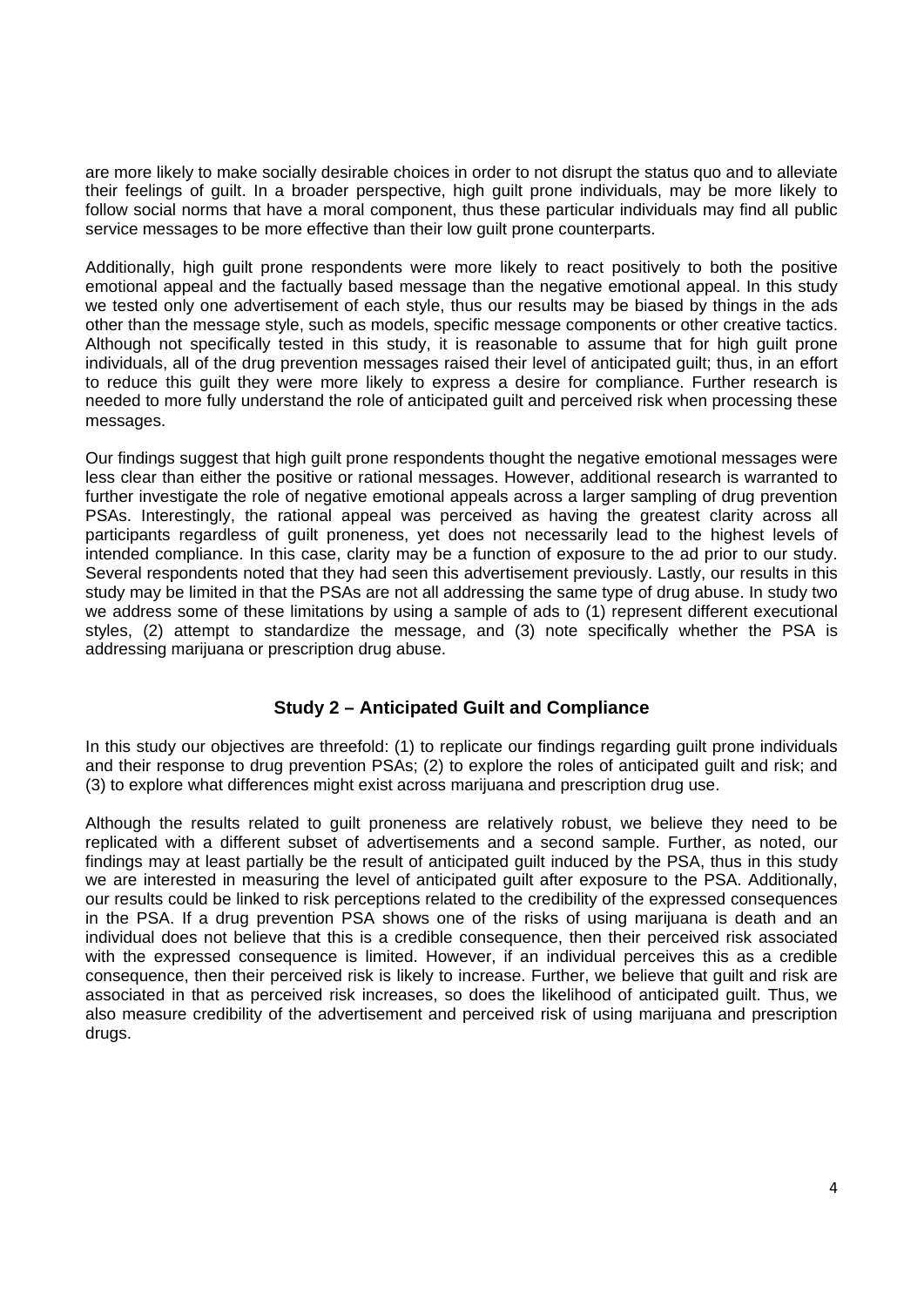#### **Method**

### **Subjects**

A convenience sample of 120 high school and college aged males and females from central New Jersey participated in the study. Participants were recruited from two different high school classes and three different college classes. The average age of the sample was 18 and 52% were male. Similar to the first study, this sample parallels the target audience of many drug abuse PSAs. All participants took part in the study without compensation and were debriefed after the study.

Participants were told they were participating in a study on drug prevention message design. Participants were first asked to complete the guilt proneness scale and asked about their perceptions of how risky marijuana use and prescription drug abuse is. They were then shown a series of three video clips of the PSAs of interest. The order of presentation to the participants was systematically varied to control for ordering or carry-over effects. After the PSAs were shown to the participants, they were asked to respond to a series of questions about the ads. The questions included: clarity of message, emotional intensity, believability of information, production quality, willingness to act as advocated for by the ad (compliance), personal relevance of the issue, and ability to alter perceptions of issue for others (perceived effectiveness). These factors align with previous work on PSA effectiveness as well as study one. Lastly, participants were debriefed.

#### **Results**

Our results provide a replication of our findings in Study 1 and suggest that an individual's guilt proneness impacts their level of anticipated guilt which then influences message compliance. They show that an emotional arousal (such as guilt) can create increased perceptions of message effectiveness. However, findings from our two studies are inconclusive as to whether negative emotional appeals are best at generating compliance. We are able to show that they are best in terms of perceived effectiveness and engendering anticipated guilt; however, the results on compliance are not as straight forward. For marijuana, the rational appeals are better at generating compliance. This is likely due to the varying levels of perceived risk and the credibility of the expressed consequences for marijuana and prescription drugs. Respondents clearly felt that marijuana was a low risk drug with low risk consequences.

These two studies demonstrate that greater levels of anticipated guilt are more likely to manifest in high guilt prone individuals, leading them to perceive the PSAs to be more effective and express a greater intended compliance. Though actual compliance was not tested, the results are consistent with previous work which suggests that compliance with a given request typically reduces guilt (Boster et al., 1999). This finding is further supported by O'Keefe (2002), who finds that anticipated compliance is enough to motivate individuals to actually comply with the behavioral request.

Lastly, the relationship between perceived risk of drug use, anticipated guilt and compliance does not show a clear pattern across the different message styles. We are able to demonstrate that low guilt respondents perceive less risk with either marijuana or prescription drugs than high guilt respondents, suggesting that high guilt individuals are more likely to act in the manner advocated by the PSA in an effort to reduce risk and not violate social norms. This is further supported in that compliance for high guilt respondents is greater than low guilt respondents. The one area that violates the patterns in terms of risk and anticipated guilt is the rational ad for prescription drugs. Interestingly, in this case we find a relatively strong perception of risk, yet low anticipated guilt and low compliance. Additional research is needed to better understand what other factors might be driving this relationship. It might